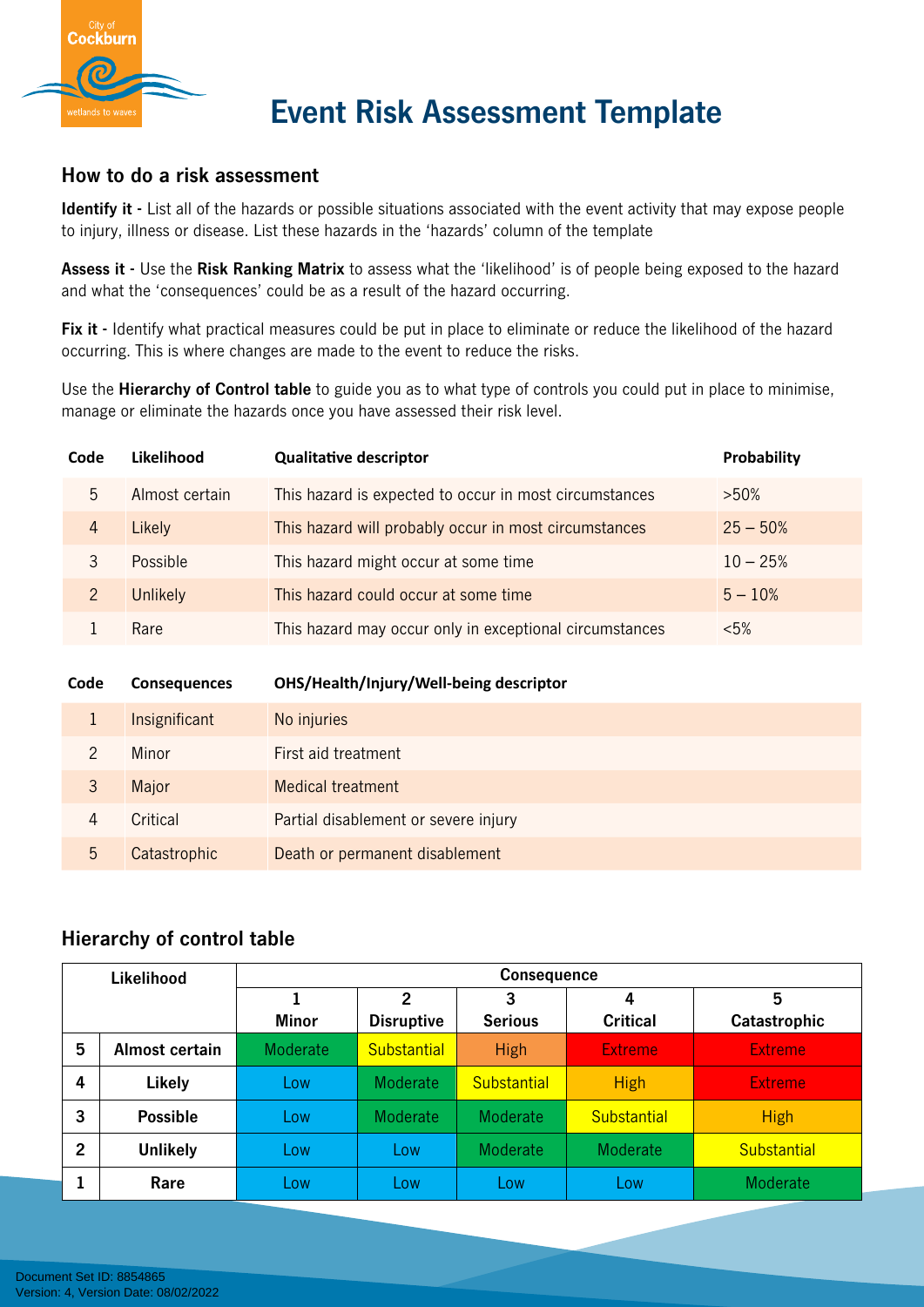

# **Risk Assessment Template**

| Name of Event                           |  |
|-----------------------------------------|--|
| Date of Event                           |  |
| Location of Event                       |  |
| <b>Risk Management Team</b>             |  |
| Site Supervisor<br>Bump in and Bump out |  |
| Site Supervisor                         |  |

### **Only complete if the hazard is applicable to your event**

| <b>Hazards</b>                            | <b>Risk</b><br><b>Rating</b> | <b>Control/Actions</b> | <b>Responsibility</b> |
|-------------------------------------------|------------------------------|------------------------|-----------------------|
| <b>Management</b>                         |                              |                        |                       |
| Poorly designed event site                |                              |                        |                       |
| Planning and scheduling conflicts         |                              |                        |                       |
| Supply delays                             |                              |                        |                       |
| Inadequate/inappropriate staff training   |                              |                        |                       |
| Loss of key staff                         |                              |                        |                       |
| Lack of policies/procedures for staff     |                              |                        |                       |
| Problems with contractors                 |                              |                        |                       |
|                                           |                              | <b>Safety</b>          |                       |
| Performers/contractors legal liability    |                              |                        |                       |
| Public liability claims                   |                              |                        |                       |
| Statutory breaches                        |                              |                        |                       |
| Unsafe food                               |                              |                        |                       |
| Overcrowding                              |                              |                        |                       |
| Structure collapse or blown over          |                              |                        |                       |
| Inadequate first aid                      |                              |                        |                       |
| <b>Criminal activity</b>                  |                              |                        |                       |
| Illegal drugs or drinking in public areas |                              |                        |                       |
| Fire                                      |                              |                        |                       |
| Adverse weather                           |                              |                        |                       |
| <b>Fall injuries</b>                      |                              |                        |                       |
| Trip hazards                              |                              |                        |                       |
| Theft/Burglary                            |                              |                        |                       |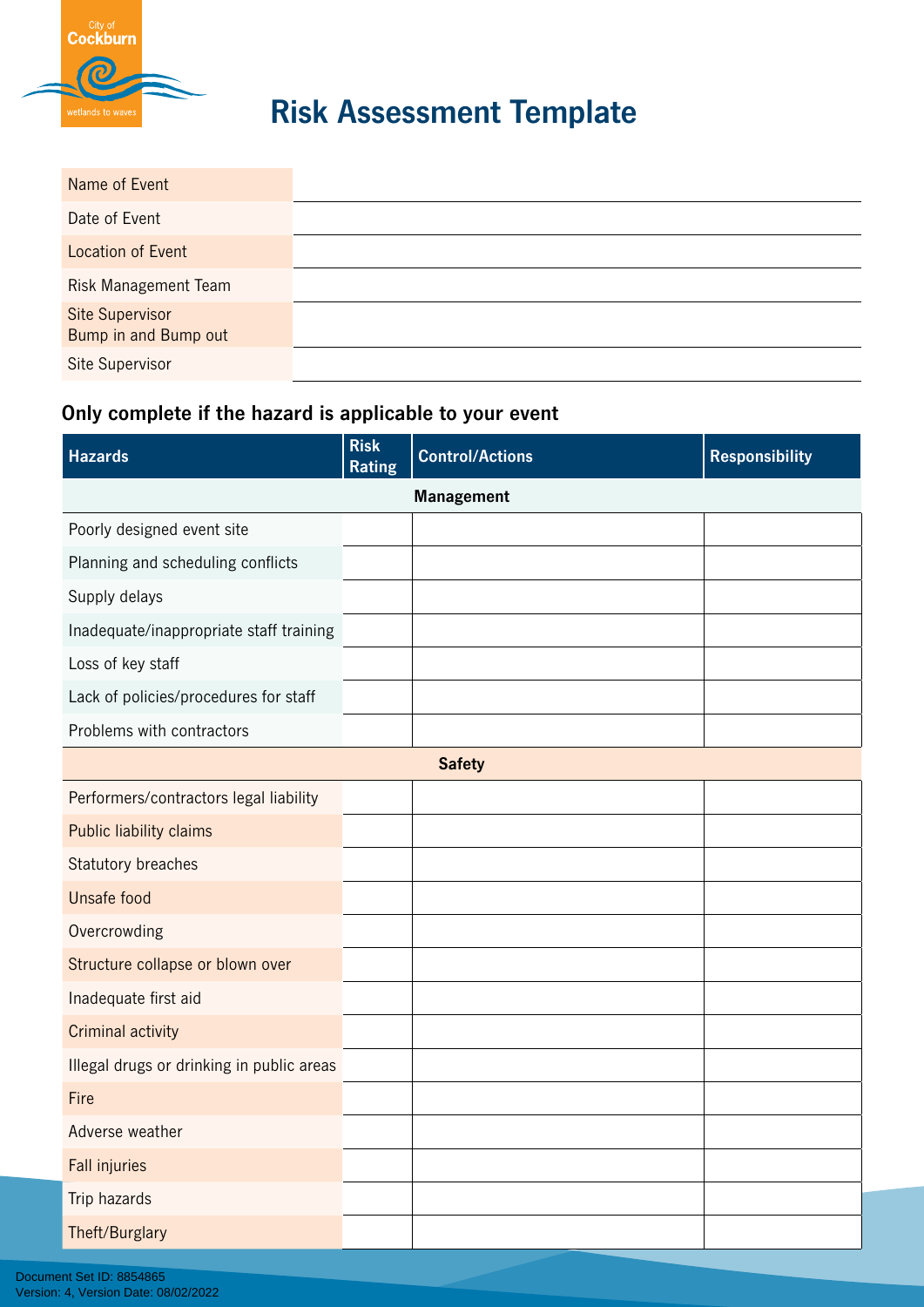

# **Risk Assessment Template (continue)**

| <b>Hazards</b>                              | <b>Risk</b><br><b>Rating</b>                         | <b>Control/Actions</b> | <b>Responsibility</b> |  |  |
|---------------------------------------------|------------------------------------------------------|------------------------|-----------------------|--|--|
|                                             | Amenity                                              |                        |                       |  |  |
| Littering                                   |                                                      |                        |                       |  |  |
| Disturbing near by residents/<br>businesses |                                                      |                        |                       |  |  |
| Toilets - blockage, breakdown,<br>unclean   |                                                      |                        |                       |  |  |
| Abusive language                            |                                                      |                        |                       |  |  |
|                                             | Consider individual risks associated with your event |                        |                       |  |  |
|                                             |                                                      |                        |                       |  |  |
|                                             |                                                      |                        |                       |  |  |
|                                             |                                                      |                        |                       |  |  |
|                                             |                                                      |                        |                       |  |  |
|                                             |                                                      |                        |                       |  |  |
|                                             |                                                      |                        |                       |  |  |
|                                             |                                                      |                        |                       |  |  |
|                                             |                                                      |                        |                       |  |  |

#### **Additional notes**